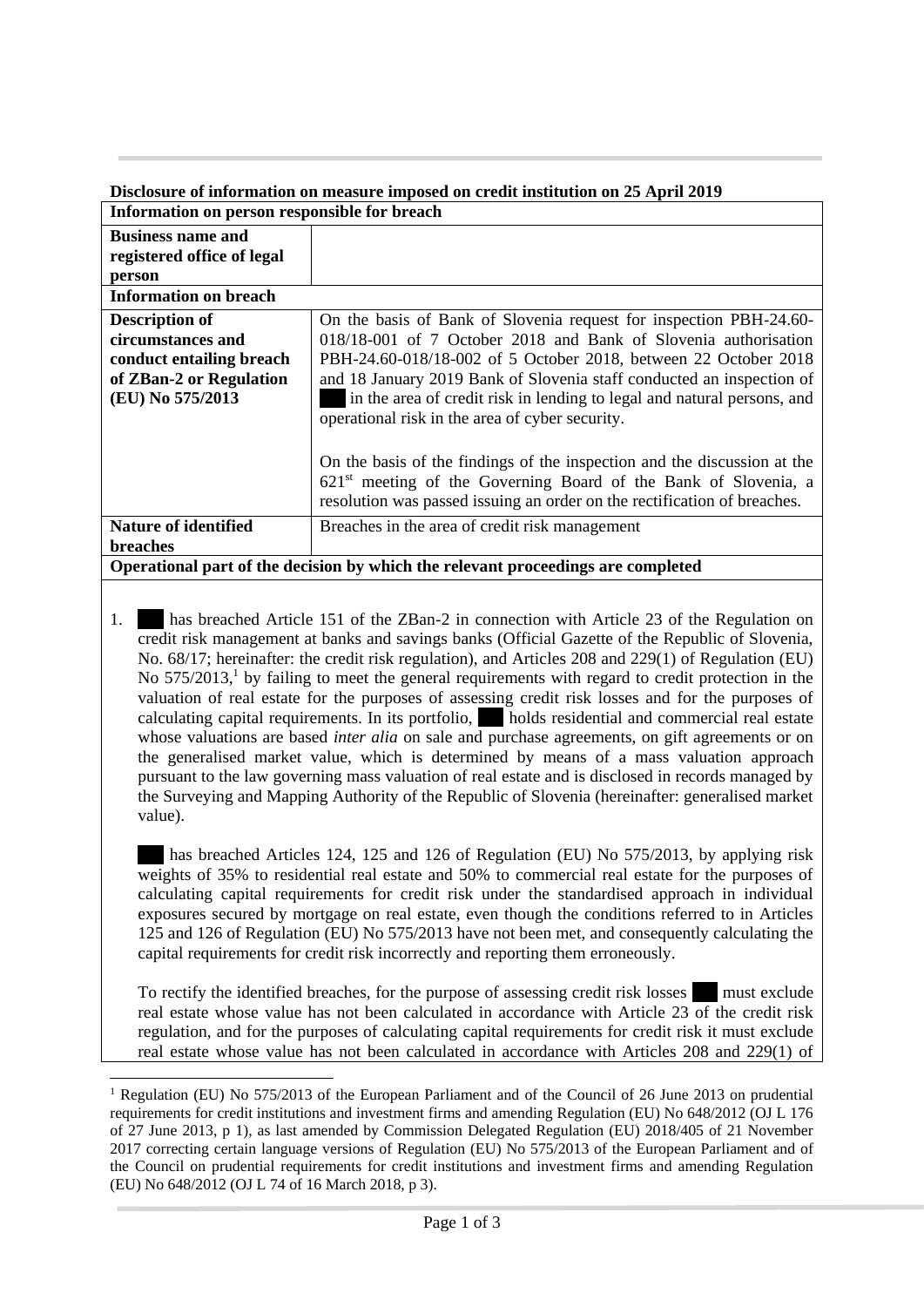## Regulation (EU) No 575/2013.

For the calculation of capital requirements for credit risk, must apply lower risk weights to exposures secured by real estate solely in the case of collateral that fully meets the conditions referred to in Articles 125 and 126 of Regulation (EU) No  $575/2013$ . This means that may only assign lower risk weights to exposures secured by real estate whose value has been estimated by an independent appraiser at market value or at a value below market value. For exposures secured by real estate whose value is based on sale and purchase agreements, on gift agreements or on a generalised market value, in the calculation of capital requirements ..... must assign a risk weight in accordance with Articles 124, 125 and 126 of Regulation (EU) No 575/2013.

2. has breached Article 151 of the ZBan-2 in connection with the second paragraph of Article 25 of the credit risk regulation, by failing to take account of the relevant haircuts on real estate collateral during the estimation of expected cash flows from the liquidation of real estate collateral. The assumptions applied to the estimation of the expected cash flows are not realistic, are not based on empirical data, and fail to take account of current and expected market conditions.

has breached Articles 151 and 153 of the ZBan-2 in connection with paragraph 21 of Section 4.1.2 of the Guidelines on credit institutions' credit risk management practices and accounting for expected credit losses (EBA/GL/2017/06) of 20 September 2017 (hereinafter: the EBA guidelines)<sup>2</sup> and point k) of paragraph 33 of Section 4.2.2 of the EBA guidelines, by failing to take account of a sufficiently wide range of information when using expected credit loss accounting models. This information should include information about past events, current conditions and forecasts of future economic conditions. Information that is included in the assessment of credit risk and measurement of expected losses should also be reasonable and supportable.

Sound methodologies in the area of expected credit losses should identify what factors are considered when establishing appropriate historical time periods over which to evaluate historical loss experience. ...... should maintain sufficient historical loss data to provide a meaningful analysis of its credit loss experience for use as a starting point when estimating the level of allowances on a collective or individual basis.

To rectify the identified breaches, in accordance with the EBA guidelines ..... must take account of all necessary information, including past events, current conditions and forecasts of future economic conditions when measuring expected credit losses. ...... must also undertake the calculation of an unbiased estimate of the haircut on the basis of historical data from repayments from real estate collateral and must apply it in the calculation of the requisite impairments and provisions, having regard for the Guidelines for calculating default rate and loss rate (in force since 27 October 2015).

3. ...... has breached Article 151 of the ZBan-2 in connection with the second and third paragraphs of Article 38 of the credit risk regulation, by failing to put in place procedures and processes that ensure data quality from the perspective of accuracy in the monitoring of values of movable property collateral. The accuracy of data relates to the degree of confidence in the correctness of the data, which must be high enough for  $\blacksquare$  to avoid any material distortion of the final data used in decision-making processes. ...... fails to take account of deterioration or obsolescence in

<sup>1</sup>  $2$  The EBA guidelines are applied on the basis of the Regulation on the application of the Guidelines on credit institutions' credit risk management practices and accounting for expected credit losses (Official Gazette of the Republic of Slovenia, Nos[. 66/17](http://www.uradni-list.si/1/objava.jsp?sop=2017-01-3104) an[d 29/18](http://www.uradni-list.si/1/objava.jsp?sop=2018-21-1344) [revision])